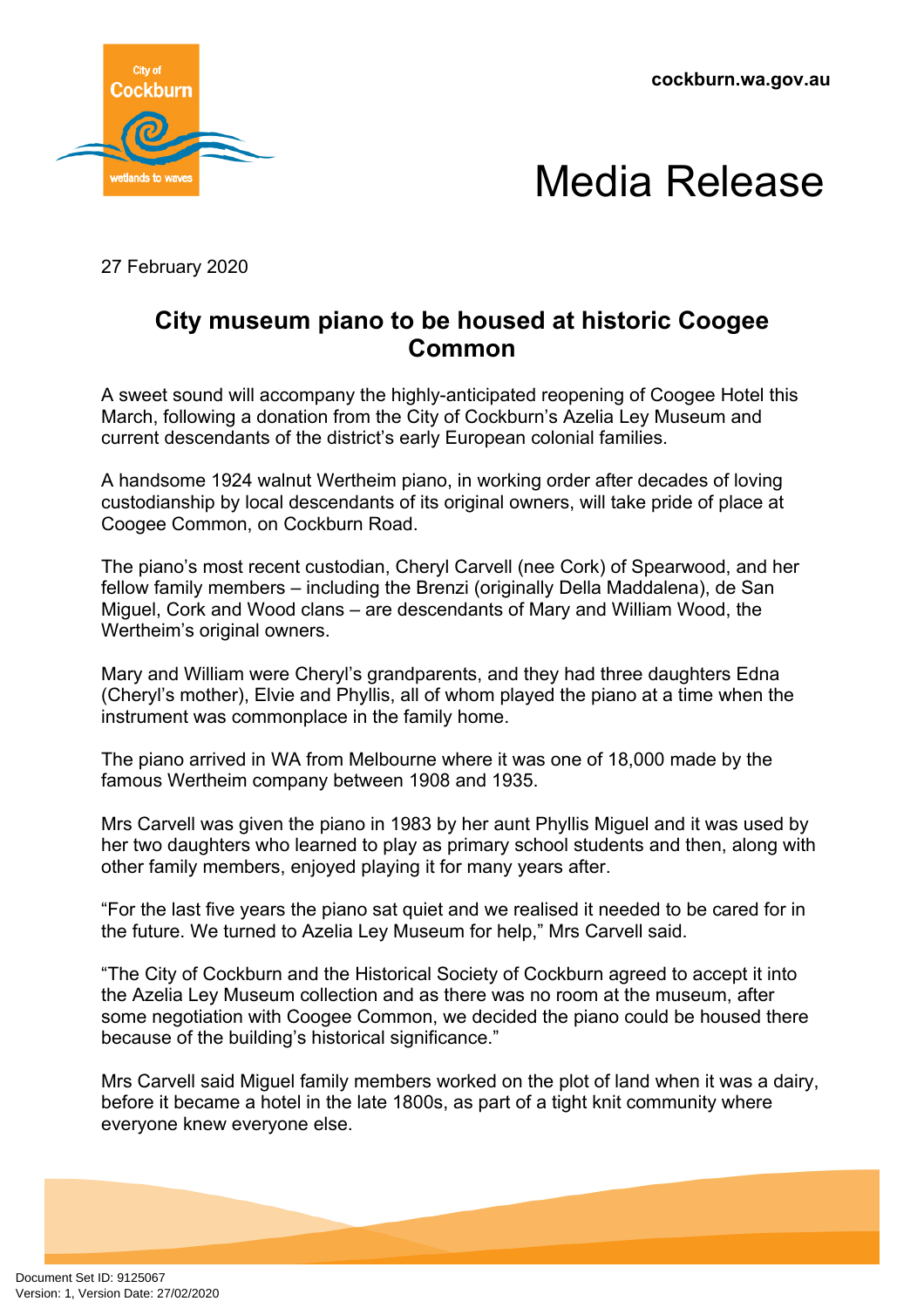



City of Cockburn History/Museum Officer Christine Elaine said it was as a lovely story of an old piano that belonged to a family whose descendants were among local settlers from before and at the time the hotel was established more than 120 years ago, being kept in the community.

"The piano was accepted into the City's museum collection and will now be housed at the refurbished historic hotel, a building which is finally returning to its original role as one of the area's premier social gathering places, after also operating as a store, post office, dairy and later for many years, as an orphanage," Ms Elaine said.

General Manager, chef Scott Brannigan, said he was delighted to receive a phone call from the City's museum offering a very old but working piano with links to descendants of families living in the district from around the time the hotel first opened.

"It is another authentic link with the history of this building and the local community," Mr Brannigan said.

The old Coogee Hotel opened in 1898 with Walter Powell as its licensee, after he wife Letitia (Charlotte) began operating the Four-mile Well tearooms for day trippers when taking ownership of the land in 1890.

A liquor license was granted in 1898 and by October that year, after immediate renovations ordered by the licensing board, the former "two sitting rooms and two bedrooms" were upgraded to become an operational hotel.

Walter and his wife, plus his sister Blanche and brother Baden, landed at Fremantle aboard the *Fitzroy* in 1882, among a flood of English settlers who arrived to be granted land allotments between the Clarence Townsite and Manning Estate.

All this activity took place just 8km from what some believe to be the original doomed 1829 Clarence settlement (Peel Town) established by Thomas Peel near Mt Brown, about 8km from where the Coogee Hotel opened 70 years later.

Coogee Common is the brainchild of owners restaurateur Nic Trimboli and developer Adrian Fini, responsible for Fremantle's popular Bread in Common restaurant.